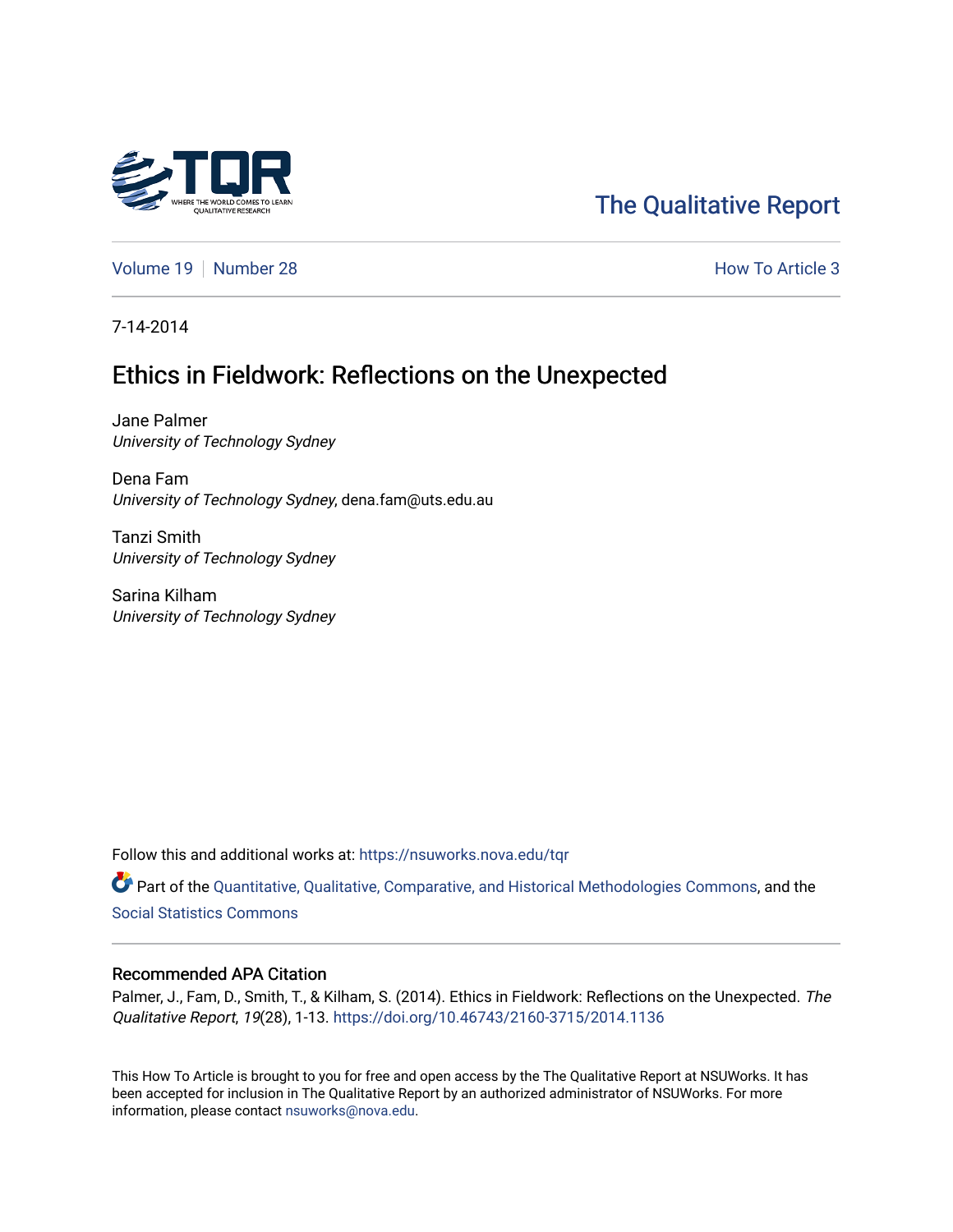

## Ethics in Fieldwork: Reflections on the Unexpected

#### Abstract

Research involving fieldwork can present the researcher with ethical dilemmas not anticipated in institutional ethics approval processes, and which offer profound personal and methodological challenges. The authors' experiences of conducting qualitative fieldwork in four distinctly different contexts are used to illustrate some of these unexpected consequences and ethical dilemmas. Issues encountered included: compromised relationships with informants which develop in unforeseen ways; engagement with traumatized informants which lead to unexpected roles for the researcher such as confidante, dealing with new information that is critical to informants' futures but could undermine the research project, and the implications of ethical decisions for research design and analysis. In our shared reflection on the four case studies in this paper, we examine anticipatory rather than reactive ways of dealing with such ethical dilemmas. Preparation and critical reflection are found to be key tools in relating to field informants, dealing with the personal challenges of undertaking field work, and developing useful research outcomes after returning home. We conclude by suggesting some issues for field researchers to consider in addition to the concerns addressed in a standard university ethics approval process.

#### Keywords

Qualitative Research, Research Ethics, University Ethics Guidelines, Fieldwork Design

#### Creative Commons License



This work is licensed under a [Creative Commons Attribution-Noncommercial-Share Alike 4.0 License](https://creativecommons.org/licenses/by-nc-sa/4.0/).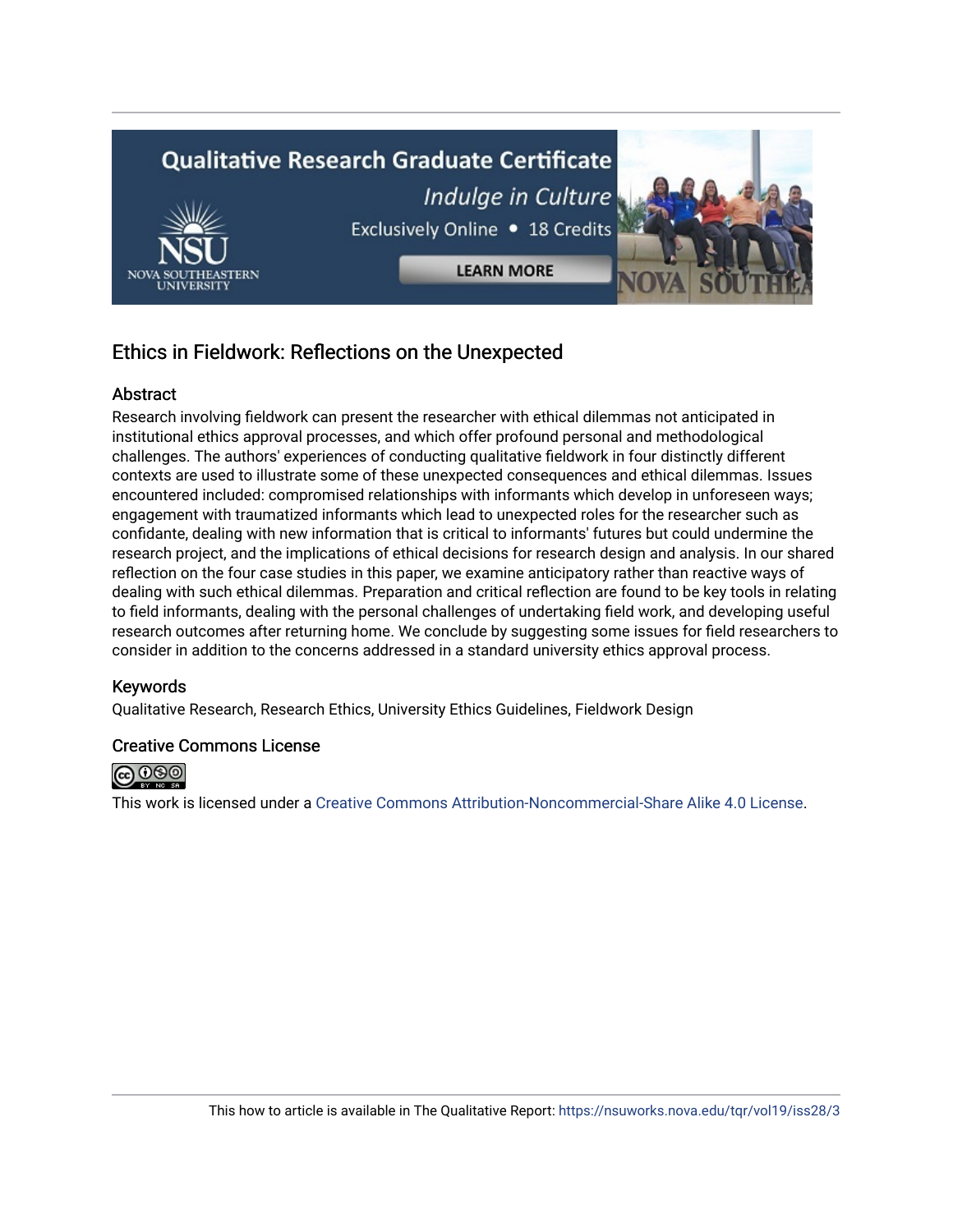

## **Ethics in Fieldwork: Reflections on the Unexpected**

### Jane Palmer, Dena Fam, Tanzi Smith, and Sarina Kilham University of Technology Sydney, Ultimo, Australia

*Research involving fieldwork can present the researcher with ethical dilemmas not anticipated in institutional ethics approval processes, and which offer profound personal and methodological challenges. The authors' experiences of conducting qualitative fieldwork in four distinctly different contexts are used to illustrate some of these unexpected consequences and ethical dilemmas. Issues encountered included: compromised relationships with informants which develop in unforeseen ways; engagement with traumatized informants which lead to unexpected roles for the researcher such as confidante, dealing with new information that is critical to informants' futures but could undermine the research project, and the implications of ethical decisions for research design and analysis. In our shared reflection on the four case studies in this paper, we examine anticipatory rather than reactive ways of dealing with such ethical dilemmas. Preparation and critical reflection are found to be key tools in relating to field informants, dealing with the personal challenges of undertaking field work, and developing useful research outcomes after returning home. We conclude by suggesting some issues for field researchers to consider in addition to the concerns addressed in a standard university ethics approval process. Keywords: Fieldwork, Qualitative Research, Research Ethics, University Ethics Guidelines, Fieldwork Design*

*"Oral sources tell us not just what people did, but what they wanted to do, what they believed they were doing, and what they now think they did…" [\(Portelli, 2003, p. 67\)](#page-13-0).* 

The process of capturing oral sources through fieldwork is an important but "messy" part of research, as it is people's experiences, opinions, and perspectives which constitute the data. It can produce stresses for both the researcher and participants that have the potential to compromise the research relationship, the researcher's and participants' well-being and the research project itself. The personal and methodological challenges of fieldwork often arise from, and are addressed within, discourses about ethics. University Ethics protocols are intended to pre-empt and provide cautionary advice about ethical issues in fieldwork. Typically in Australia, and for example at the authors' university, seeking ethics approval for doctoral fieldwork involves a recognition of the debt, and hence respect, owed to those people who agree to be subjects or participants of research [\(UTS Governance Support Unit,](#page-13-1)  [2013\)](#page-13-1). Accordingly the approval process asks questions about the risk of harm to participants (and the researcher) and the ways such harm will be minimised, about the need for deception, and how the data will be analysed in a way which is useful. Annual reports by the researcher to the Human Research Ethics Committee are required to include a record of any unexpected ethical difficulties or adverse effects on participants, and how these were addressed. While the Ethics Approval Process (EAP) will vary from country to country, the discussion below suggests it is likely that, in addition to the EAP, other processes will be needed to manage all of the unexpected dilemmas which can arise in the field and all of the ethical decisions that have methodological and psychological consequences.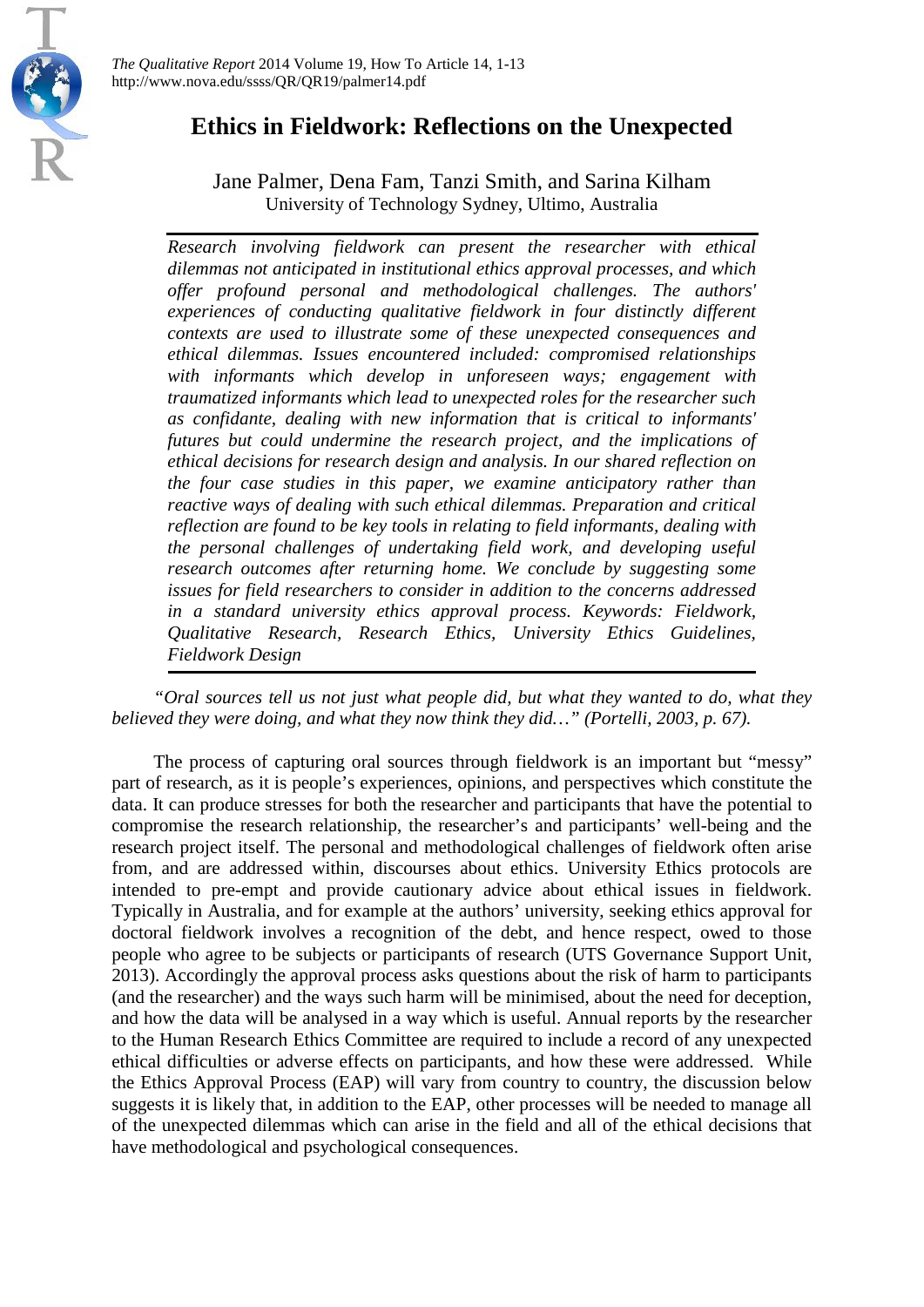Four case studies of doctoral field research undertaken in Bahia (Brazil), Aceh (Indonesia), Hai Duong (Vietnam), and Yarra Valley (Australia) are used below to illustrate some of these dilemmas, the impacts while in the field, and ways of better dealing with the impacts on both the research design and personal well-being. Through shared reflection on the four case studies which represent our own experiences, we provide a basis for developing anticipatory rather than reactive ways of dealing with ethical dilemmas in fieldwork.

#### **Defining Fieldwork**

Hyndman asks her readers: "Is [the field] merely a physical location, conveniently cordoned off from the life of the researcher?" [\(2001, p. 263\)](#page-13-2). Her answer is that it is neither cordoned off nor "exotic," but a network of power relations, which may be a community, a refugee camp or an organisation such as the UN High Commissioner for Refugees.

However despite issues about the boundaries between "home" and "the field," the "baggage" which the researcher brings to the field [\(Hyndman, 2001, p. 265\)](#page-13-2), and the ethical dilemmas discussed below, such empirical (or experiential) research adds value to theoretical debate by grounding it in (at least one) reality: "Imperfect engagement is better than no engagement, or a paralysing angst" [\(Hyndman, 2001, p. 265\)](#page-13-2). Gayatri Spivak [\(1988\)](#page-13-3) discusses the problem of First World researchers constructing the Third World "subject" in fieldwork, but nonetheless notes that "information retrieval" is welcome in areas that are silenced in existing discourse [\(1988, p. 295\)](#page-13-3).

For the purpose of this research paper, fieldwork is the kind of information retrieval that frames both researcher and participant (informants, interviewees, institutions, communities) as joint constructors of the data. As such, it is never "raw" data but already coloured by the ways in which this co-construction relationship is established and conducted. Moreover, fieldworkers "never return 'home' quite the same" [\(Hyndman, 2001, p. 265\)](#page-13-2), so that the researcher's analysis of the data back "home" is also affected by this relationship. The four case studies that follow demonstrate that the "imperfect engagement" between researcher and researched, and its outcomes both in the field and back "home," require the researcher to respond to complex ethical issues.

#### **Case Studies from the Authors' Experience**

The authors are all current or past doctoral students at the Institute for Sustainable Futures (ISF), a research and consultancy arm of the University of Technology Sydney. ISF is intentionally transdisciplinary and focused on change creation and addressing real world issues: "Prospective research students must demonstrate from either their past research or course work, employment or community activities their capacity to solve whole problems, integrating knowledge from several disciplines" [\(Institute for Sustainable Futures, 2013\)](#page-13-4). The doctoral program in Australian universities is typically 3-4 years of full-time research (generally approaching the upper limit when fieldwork is involved), which is expected to make "through original investigation… a distinct and significant contribution to knowledge" [\(UTS, 2013\)](#page-13-5). Doctoral students at ISF are encouraged to undertake research in cross-cultural and community settings; the case studies below arose from fieldwork conducted by the authors between 2006 and 2011 in, respectively, Brazil, Australia, Vietnam and Indonesia. The Institute has also developed a sophisticated support program for postgraduates [\(C. A.](#page-13-6)  [Mitchell, 2009\)](#page-13-6), including Groups for Accountability and Support (each group involving three to four students reflecting upon, challenging and supporting each other's research), Institute-wide roundtable discussions which are led by students, and theme-based student and supervisor retreats which take place off campus over a period of several days.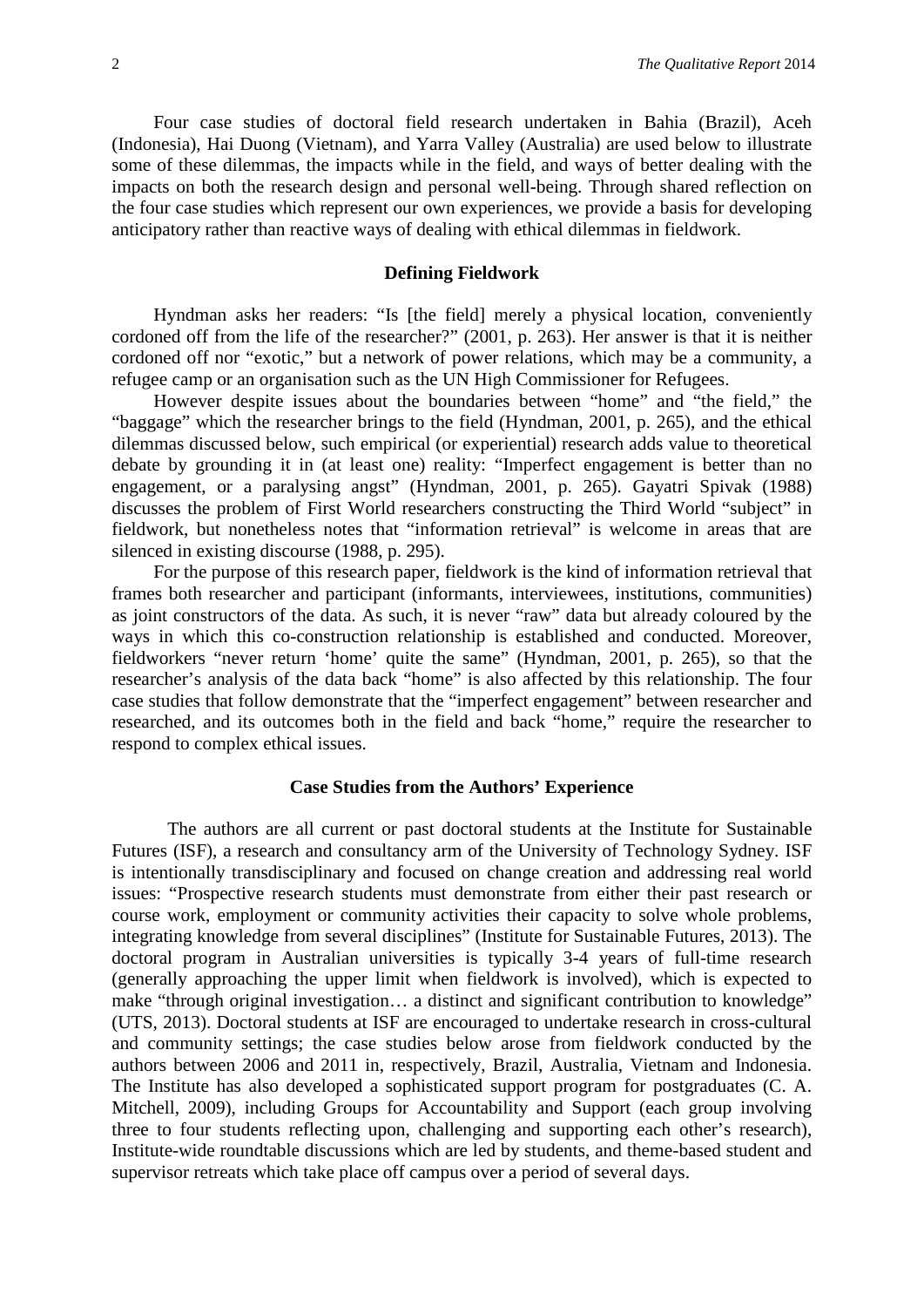The discussions which led to this paper began in a reflective meeting of a Group for Accountability and Support involving three of the authors. Months later, after we had all completed our fieldwork, the four authors met at a party and discussion was resumed about the ways that "data collection" in the field was a changeable, complex process affected almost daily by our experiences, and in particular by our interactions with our "subjects." It became clear to us that much of this changeability and complexity derived from ethical considerations – the value of the "data" versus the livelihoods of participants, versus minimising harm, versus compliance with an approved research plan. We agreed that there would be some value in placing on record our reflections of fieldwork experience so that it might begin useful conversations between researchers undertaking work in other "fields."

#### **Case Study 1 (Sarina Kilham)**

Before beginning her doctoral studies, Sarina worked in Timor-Leste in a range of development positions with the United Nations, international NGOs and the Government of Timor-Leste.

Our small research team consisted of one Australian doctoral researcher (the author), one Brazilian permaculture/rural development specialist and a Brazilian videographer. We interviewed farmers in the interior of the one of the poorest states of Brazil. The farmers were all participants in a government program promoting cash crops for small farmers. The research team had learned informally from Government staff of many economic and technical "barriers" in the program that therefore seemed doomed to collapse without the current government subsidies. However, the farmer participants had high expectations of the program and were taking bank loans and making significant investments (financially and on-farm). The research team was faced with the ethical dilemma: how much information should we release to the farmers about possible collapse of the program? Can information revealed informally by government staff be considered "legitimate?" How would this shift the role of the research team from "interviewer" and "information collector" toward "informer?"

I felt that informing the farmers of the technical/economic problems would influence the "data," which was farmers' perceptions of the program to date. In contrast, the Brazilian researcher who had worked for several years as a community organizer and permaculture teacher felt that it was unethical to withhold important information from farmers who were borrowing large amounts of money and changing their farming practices in expectation of an expanding government program.

We undertook shared reflections after each interview, and addressed the dilemma by accepting that it was a grey and uncomfortable area. We agreed that rather than directly informing each participant of our concerns about the program that we would use strategic questioning and negotiate information sharing during each interview. We asked farmers about past experiences with government programs and bank loans, which have a history of failure in the region. We also asked participants hypothetically what they would do if the program collapsed, and how they planned to protect themselves against possible losses. This process allowed us to engage with farmers about benefits and risks of the program, but retain the role of "researcher" rather than informant.

#### **Case Study 2 (Dena Fam)**

Dena's doctoral research and project management work has involved piloting urine diversion systems in collaboration with communities, industry and government partners in New South Wales and Victoria**.**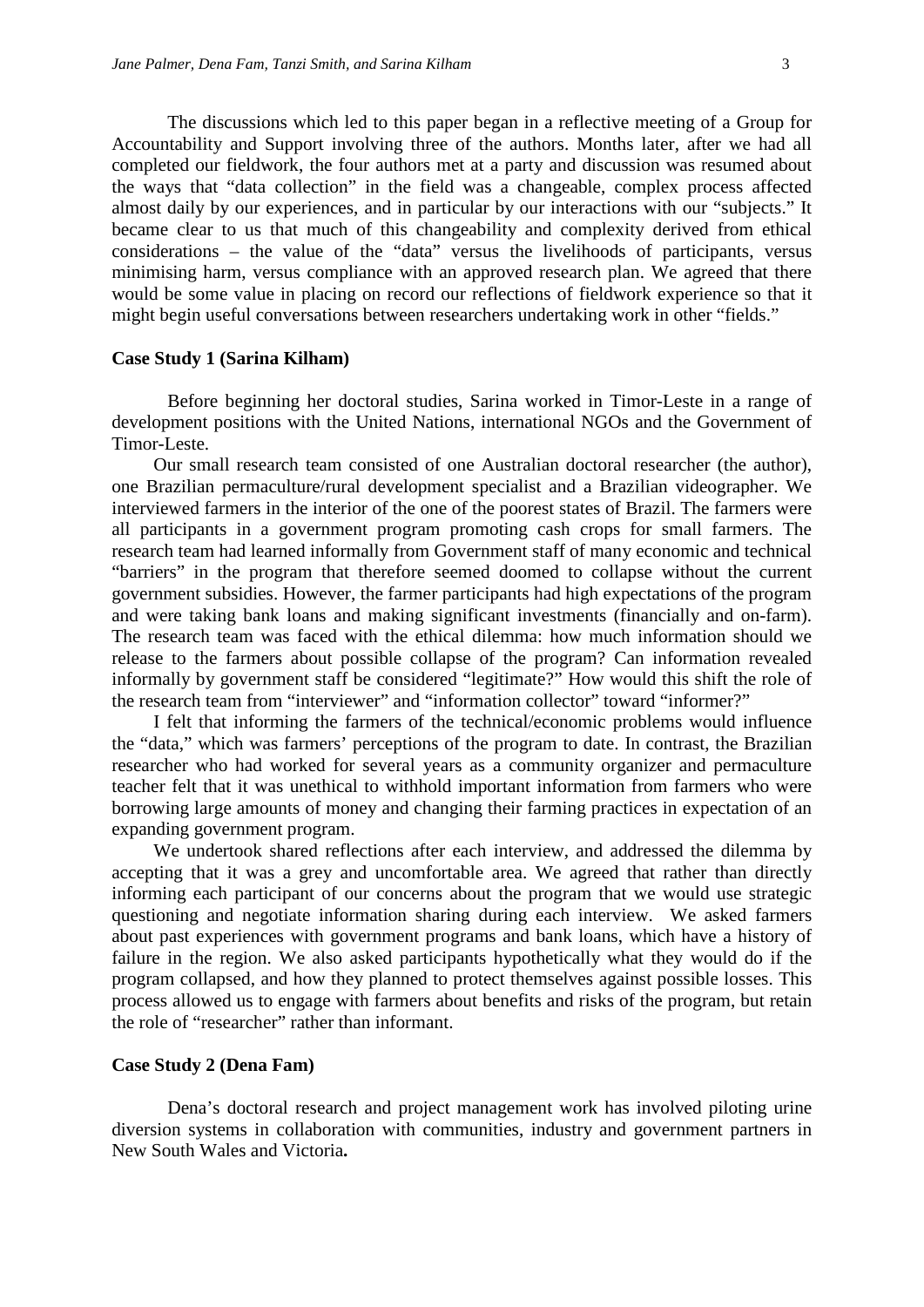In 2009, one of the most devastating bushfires in Australia's history destroyed over 175 homes and caused over 75 fatalities. In the process of rebuilding homes in the semi-rural community of Kinglake, Victoria, a state-funded intervention provided residents with innovative on-site water and sanitation systems never before installed in Australia. As part of the water authority's management plan for the installation of these systems and acknowledging the need to support traumatised residents throughout the process, qualitative research was commissioned to determine how the installations were being accepted within the community and to capture resident's perceptions and experiences throughout the process.

I conducted interviews with 28 residents within the community in 2010. Developing a relationship of trust with residents included providing assurances of confidentiality and a non-judgemental approach. It also involved developing rapport with residents through time spent within the community, interviewing residents in their own homes and becoming familiar with their circumstances. In the course of this rapport-building process, ethical issues arose when boundaries between personal and professional roles became blurred. Tangible evidence of this included gifts from residents, and requests for further interaction beyond the research.

The vulnerability of many residents in losing loved ones, falling into financial hardship, unexpected unemployment and/or suffering post-traumatic stress disorder resulted in my feelings of guilt for behaving more as a "friend" than a researcher in discussing issues beyond the scope of research. As Marlene de Laine notes, "…the roles of researcher and friend intertwine in the practice of qualitative research, sometimes resulting in a 'conflict of interest' and ethical and moral dilemma" [\(2000, p. 97 quoting Judith Stacey\)](#page-12-0). Attempting to meet the various conflicting demands of the researcher's role in the field could result in the researcher's experiencing a "conflict of consciousness."

Kvale [\(2009\)](#page-13-7) notes that while interacting with another person who shares a common interest, is genuinely interested and uncritical can be a satisfying experience, there may also be the risk of emotional distress for the interviewee in later regretting discussing particular issues. This was my experience in the field where the boundary between research and participant were fuzzy. One example of this crossing of boundaries was an interview which involved a resident feeling comfortable enough to share graphic detail of how neighbours and family members had died during the bushfires. I was unprepared for, and disturbed by, the situation.

Trust and conversational intimacy are both a potential threat to personal-professional boundaries in qualitative research and at the same time essential to the process of collecting valid qualitative data. This case raised the ethical question of whether to discuss personal issues beyond the scope of the prescribed research project. How does the researcher decide the point at which an interview, or at least the recording of it, should end?

#### **Case Study 3 (Tanzi Smith)**

Tanzi spent a year working in Ho Chi Minh City as part of the Australian Youth Ambassador Program before undertaking her doctoral fieldwork in Vietnam**.**

The Green Productivity for Integrated Community Development program is a wellestablished community development and environmental management program in Vietnam. This program was the subject of my action-research-based doctoral field work, while working for a local non-government organisation intending to expand the program. My field work aimed to achieve multiple objectives: helping to expand the program, suggesting improvements, and generating insights for sustainability theory and practice. Balancing these multiple objectives in a cross-cultural context raised some ethical and hence methodological issues.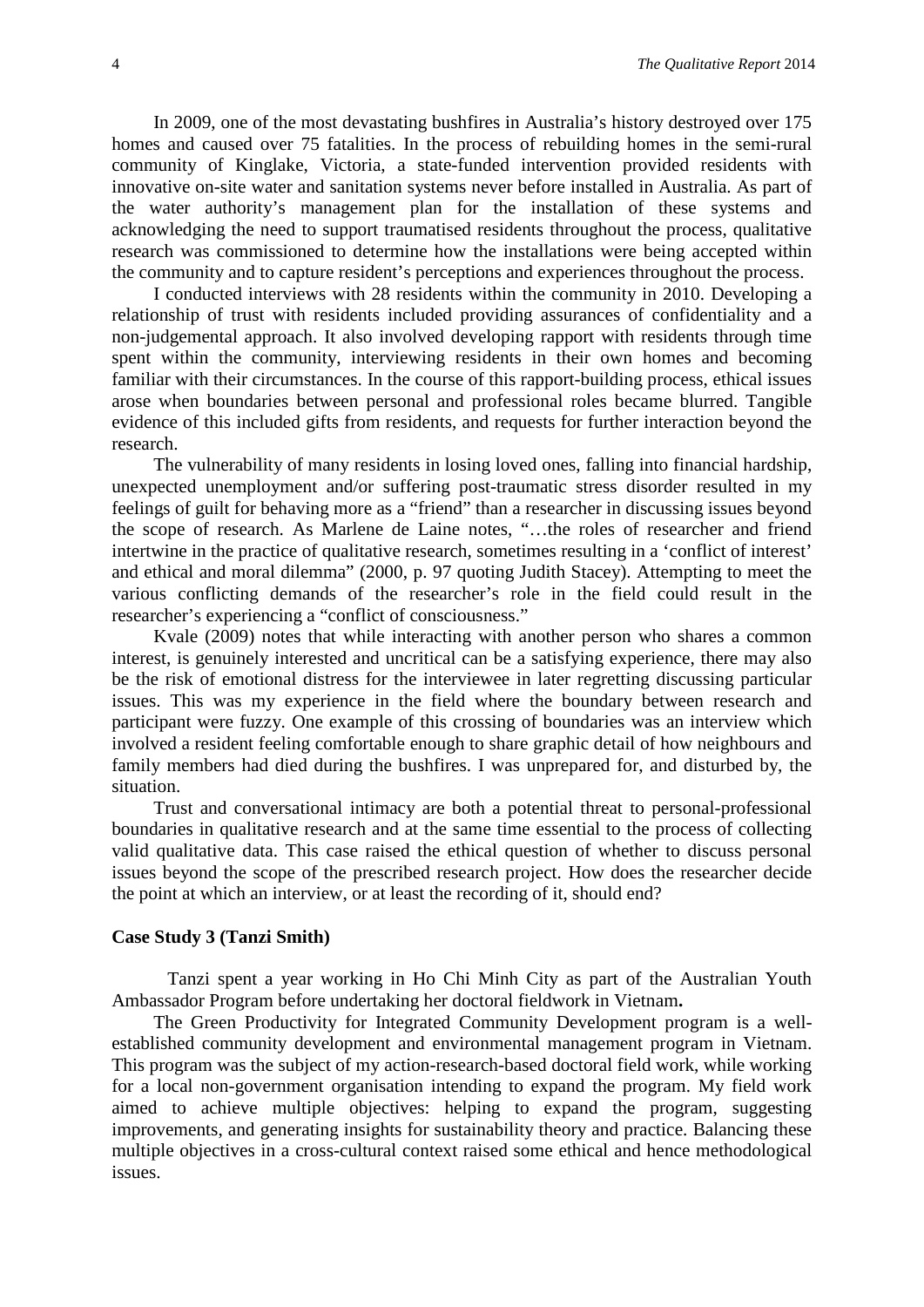One of the key early questions was how to conduct research that was rigorous and at the same time contributed to expansion and improvement of the program. Action research frameworks were useful in designing the research, but I sought additional guidance in the ethical principle of "beneficence:" "How can I design and conduct the field work so that it benefits people participating in the research?"

My approach was to adopt an evolving methodology, with constant adjustments as I learned more about what was needed to meet the ethical objective of "benefit to participants." In the end I conducted 15 interviews with practitioners, 3 interviews with community participants, and 5 workshops and a 4-day field trip involving between 15-25 people from five different villages and relevant government departments. These workshops were designed to contribute to learning outcomes for the participants as well as capture responses, perspectives and opinions relevant to my research.

Several of the host organization's objectives were met or partially met. For example, the trial we conducted generated interest from the National Government which had offered to fund expansion of the program. While it is less clear whether another objective, improvements in government departmental practice, was realized, participants in the research made new connections which may have proved useful to them. My surveys suggested that some village leaders gained some new insights to apply in their community.

From the point of view of research rigor, the approach I took had significant implications for data analysis and research findings. Although I spent nine months in the field, and collected lengthy transcripts, sheets of butchers paper and piles of feedback forms, in the end the data I collected played only a supporting role to the theoretical concepts I developed. I felt that the complexity and heterogeneity of my "data," and other confounding factors, meant that the conclusions I could draw from my data were quite limited.

This experience raises questions about the relationship between theory and practice in fieldwork and the influence of ethical objectives on research design, the kinds of questions that are asked and the nature of the research findings. From my experience I believe there would be value in placing more emphasis on beneficence in the University Ethics Approval process, but it would require a more adaptable approach to methodology in the field. It also requires a method for resolving conflicting expectations and objectives either in advance of the research or during the research process.

#### **Case Study 4 (Jane Palmer)**

Before commencing her doctoral studies, Jane practised as an architect in Australian indigenous communities in the Northern Territory and far north Queensland**.**

In 2009 I interviewed 24 older people in rural Aceh Indonesia who were between 65 and 90 years of age. All had lived through chronic conflict since World War II, including a 30 year civil conflict which officially ended in 2005. Four of the five villages where I conducted interviews had been inundated and destroyed by the 2004 Boxing Day tsunami. As a result the old Acehnese had suffered physical and psychological trauma, prolonged periods of fear and anxiety, overwork, exhaustion and physical debility from a young age, as well as loss and grief. My interviews, aimed at obtaining each person's life story, called forth recollections of these events, and many interviewees became either visibly distressed or were unable to find the words to express what happened in the past: "I don't know how to describe this anymore, because it's too sad."

I had only briefly considered during the University EAP process the possibility of causing distress by asking people to remember the past. Using the most basic ethical principle of "do no harm," I had decided that if this occurred, I would "guide" the interview back to topics on which the interviewee appeared more comfortable. To some extent this succeeded;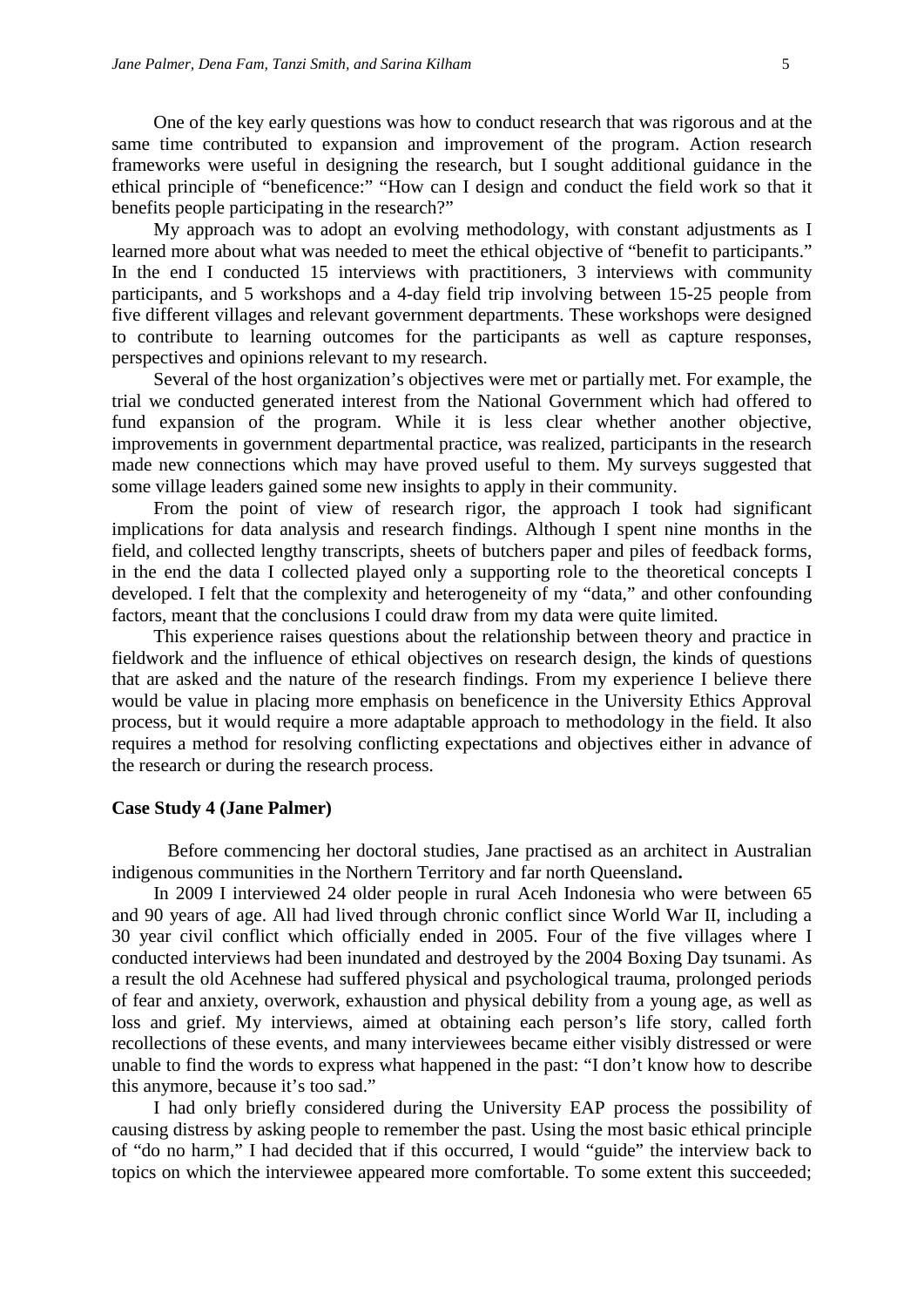consequently interviews were often shorter than I had planned, concerned work practices or community issues as well as a "life story," and occasionally involved family members where this seemed more comfortable for the interviewee.

However the most disconcerting aspect of the interviews was the effort which people made to meet the needs of my research project. No-one declined to answer questions, many checked (via my interpreter) that they had understood the question and that I had understood their reply. They provided detailed anecdotes even when distressed, thanked me at the end of the interview, and wished me well in my research. I realized that my assumption that I would "guide" the process did not take account of the seriousness with which each person approached the interview and my research, and that the needs and interests of the researcher also become a factor in those of the interviewee.

Even in post-traumatic environments, the relationship between interviewer and interviewee is a negotiation between two agents whose awareness of their own and the other's needs and interests will inform the research outcomes and the costs which each is prepared to pay.

#### **Discussion**

In these four Case Studies, the ethical issues in fieldwork produced at least two kinds of consequences. Firstly, they potentially compromised the relationship between researcher and participant, or researcher and team member. In Case Study 1 this arose because the researcher withheld an informed opinion which may be useful to participants and there was consequent disagreement among team members; in Case Study 2 it was the blurring of professional boundaries when building rapport which caused emotional distress to both participant and researcher; in Case Study 4, the researcher assumed responsibility for participants' re-living of suffering as they tried to meet the needs of the research project. Such ethically loaded decisions have personal consequences for the researcher, as well as for the methodology or viability of the project.

The other consequence is potentially compromised research integrity. In Case Study 3, this could occur because the researcher took home data that was difficult to use, because of her effort to meet multiple (and ethical) objectives; in Case Study 1 the researcher could have influenced participants' views through either disclosing or withholding an informed opinion; in Case Study 2, the researcher may have failed to obtain data if rapport had not been established, or obtained unusable data through too close a rapport. For doctoral students, the consequences of data that appears to be inadequate or resistant to analysis may result in negative reports from examiners. Examiners typically are required to assess whether a candidate has, inter alia, identified the research problem, presented results cogently, exhibited sufficient knowledge of the area, made an original contribution to knowledge and shown "mastery of techniques of analysis and/or synthesis and/or evaluation appropriate to the research topic" [\(UTS Graduate School, 2007\)](#page-13-8). Balancing research objectives with ethical objectives, as occurred to some extent in all of the case studies above, can risk questions from examiners about the validity of data or the rigor of the research process, as occurred for two of the authors of this paper. We note nonetheless a shift towards a deeper understanding of data as not only co-constructed by researcher and researched, but changing as it moves across disciplines, across different ontologies, epistemologies and politics: "[E]ach discrete 'body' of knowledge interacts and decomposes something of the other, opening new epistemological, ethical, and political questions about the uncontrollability of data" [\(Holmes](#page-13-9)  [& Jones, 2013, p. 2\)](#page-13-9). We found that data were more akin to a dialogue, or a process which drew in the researcher rather than the other way around: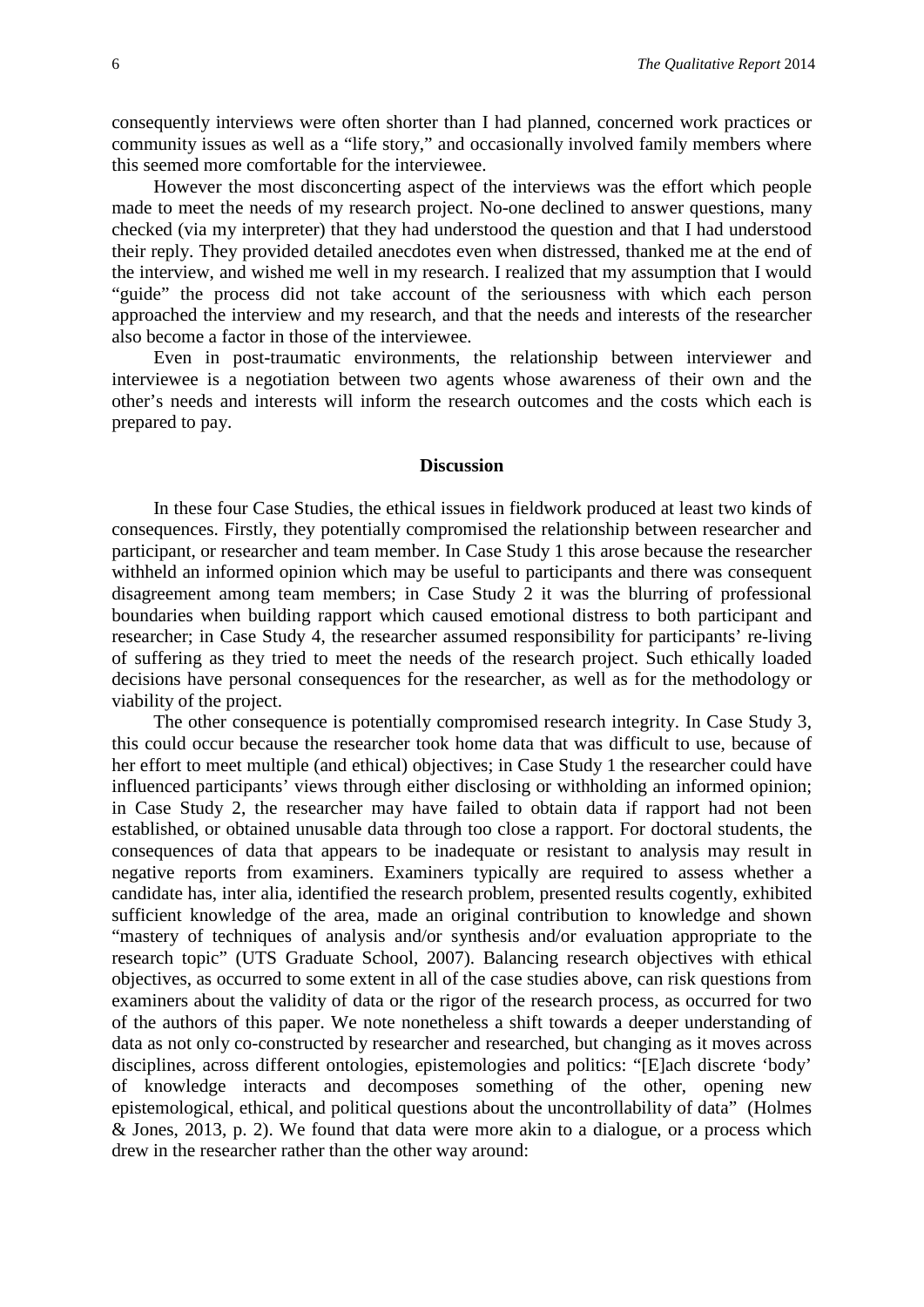Am I a researcher now? Collecting my data? Answering my questions? I ask: How dare I assume control of this process? It is the data that collects me. Possesses me. Inscribes onto me the stories that it wishes me to tell. [\(Amatucci, 2013, p. 3\)](#page-12-1)

Our "data" too became a process, shaped in part by the kind of ethical dilemmas exemplified in the case studies. These dilemmas, and their impact on the researchers, the researched, the data and the research plans, raise at least the following questions:

- How can we make ethical decisions about what information to disclose to/withhold from interviewees?
- How do we address discrepancies in ethical approaches between team members?
- How do we assess the impact of those decisions on data validity?
- How do we manage the risk of breaching professional boundaries and causing "emotional distress" in discussing personal issues with interviewees?
- How do we identify the limits of rapport needed to obtain data?
- How do we deal with the emotional consequences for ourselves as researchers of confronting and dealing with such ethical dilemmas?
- How do we deal with the potential for complex research objectives to result in "messy" data, for example where objectives include "benefit to participants?"
- How does this affect the validity and value of data in the research project?
- How can ethical principles such as "do no harm" be negotiated between researcher and participant when the needs and interests of the researcher become a factor in those of the participant?

While the university ethics approval process can open up some of these questions for the researcher at an early stage of the research, the kinds of dilemmas described in our case studies arose after fieldwork had started, were difficult to anticipate, and, as we argue below, required decisions and responses on very specific issues for which the EAP provided only very general guidance.

#### **Responses to Ethical Issues in Fieldwork: The Limits of University Ethics Approval Process**

Ways of dealing with unexpected in-field relationships and the integrity of the research project remain largely unaddressed in University Ethics Approval (EAP) processes for doctoral research. An assessment of potential risks or harm (to both participants and researcher) is part of the EAP, along with a proposal to minimise risk. "Unexpected adverse events" of an extreme kind are likely to involve a halt to the research on advice from the candidate's supervisor.<sup>[1](#page-8-0)</sup> However the EAP has limited means for dealing promptly with the less extreme, unexpected and often complex ethical dilemmas and associated stresses described in our case studies. The discussion below of relevant aspects of ethics approval processes is based on the authors' own experiences of university ethics processes for doctoral research.

**.** 

<span id="page-8-0"></span><sup>&</sup>lt;sup>1</sup> EAP is used throughout this paper to refer to those University Ethics Processes applicable to doctoral research.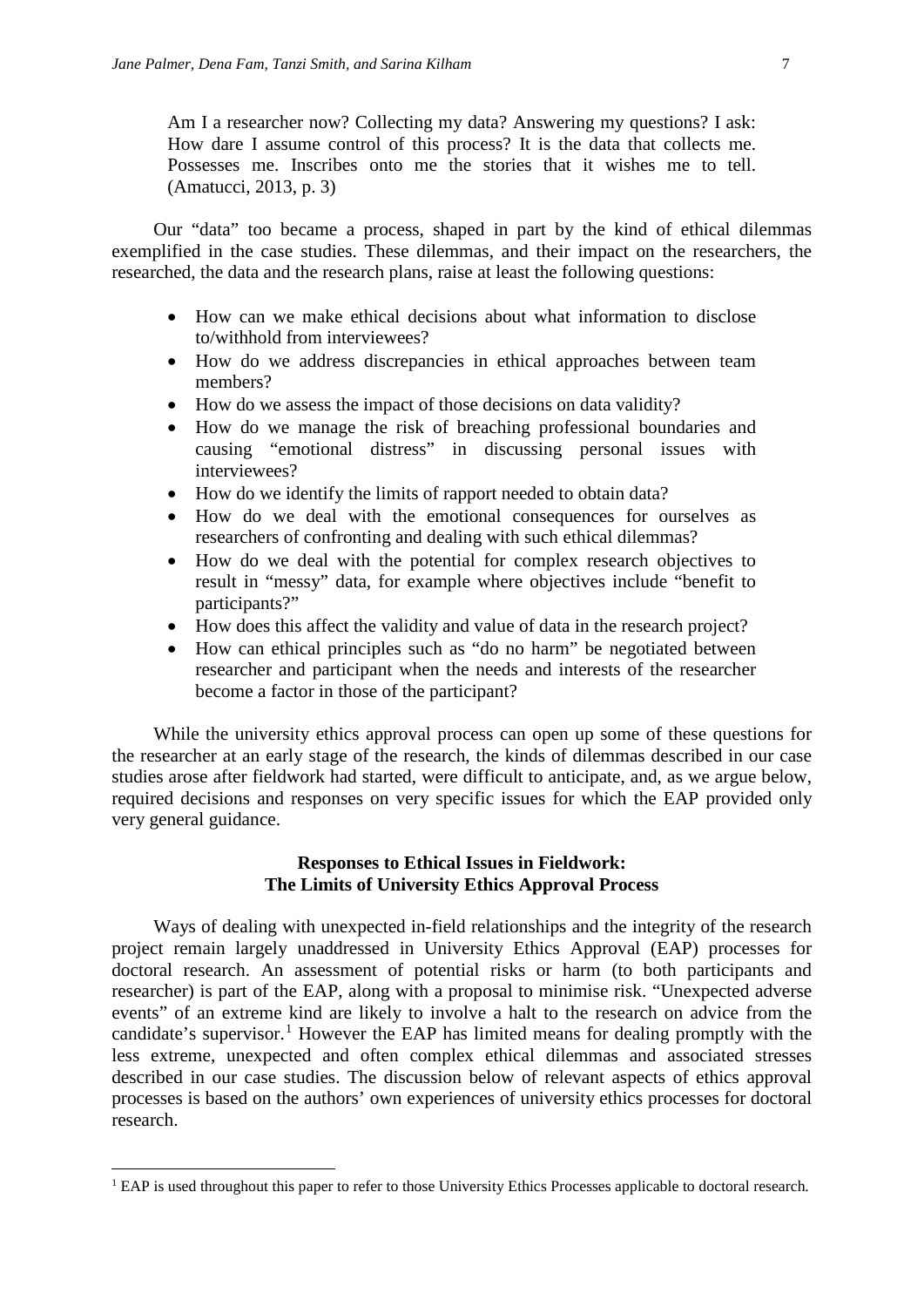*Participation must not be the result of "undue or improper inducement" (the spirit of which might be extended to include "false pretences" where there is an issue of deception).* The EAP expects that participants will at some point be "debriefed" about any deception. "Informed consent," especially in the case of economically or socially vulnerable participants from whom information is withheld, is a complex issue which may require a more sophisticated ethical analysis than that generally available to a non-ethicist or expected as part of an EAP (refer Case Study 1).

*The impacts of existing relationships between participants and the researcher are to be considered in an EAP*. However those relationships that evolve over the course of the project, and that may well influence participants in their decision to remain involved, are not discussed (refer Case Study 2 and Case Study 4). Similarly, existing relationships between participants and an interpreter (or other team members (refer Case Study 1)) require ethical attention beyond the EAP, for example when disagreements arise over treatment of participants.

The EAP seeks information on community ownership and/or approval of a research project, and the effects of the project on the community, but offers no way of connecting this with other ethical issues such as deception (refer Case Study 1), the impact of evolving relationships between the researcher, interpreter or others and the community (refer Case Study 2), opportunities for the community to assess risk or potential harm (refer Case Study 4), or the impacts of ethical decisions on the methodology and kinds of data available to the research (refer Case Study 3).

Some of the issues raised in the Case Studies about validity of data can be addressed at a preliminary level in the EAP through early provision of sample questionnaires, surveys, interview formats etc., and responses to questions such as "How do you plan to transform data into material which is valid and reliable?'" or "How will you analyse or interpret your transformed data?" However the potential impact on data validity of ethical decisions made "in the field" (refer Case Studies 1, 2 and 3) is not addressed in an EAP, and the research culture in which much fieldwork takes place (e.g., pressures to complete a project on time and with readily verified methodological validity) makes it difficult for researchers to openly acknowledge or reflect upon such "validity" issues.

Similarly, while the EAP alerts the doctoral researcher to the "special sensitivity" required in cross-cultural research, and the need to observe local rules and customs, it does not address ways of dealing with differing assumptions and expectations about the research project (e.g., between a "field" community and a research organisation), while maintaining research integrity (refer Case Studies 1 and 3).

EAP privacy principles require that collection of information should be "by fair means," and that people be informed about what information is being collected and why. However more preparation is needed by the researcher to manage the ethical aspects of an "in-field" situation where some deception or withholding of information is required in order to obtain useful information (Case Study 1). While the EAP requires that information collected should be both "relevant" but not be "too intrusive," identifying the point at which informationgathering reaches this latter threshold can be a complex matter of judgment (Case Studies 2 and 4).

#### **Responses Beyond University Ethics Approval Processes**

The responses of the doctoral researchers to the ethical issues raised in the Case Studies above reinforce the need for preparation and reflection in fieldwork beyond the University EAP. As noted above, the discussion also suggests that a deeper understanding of the nature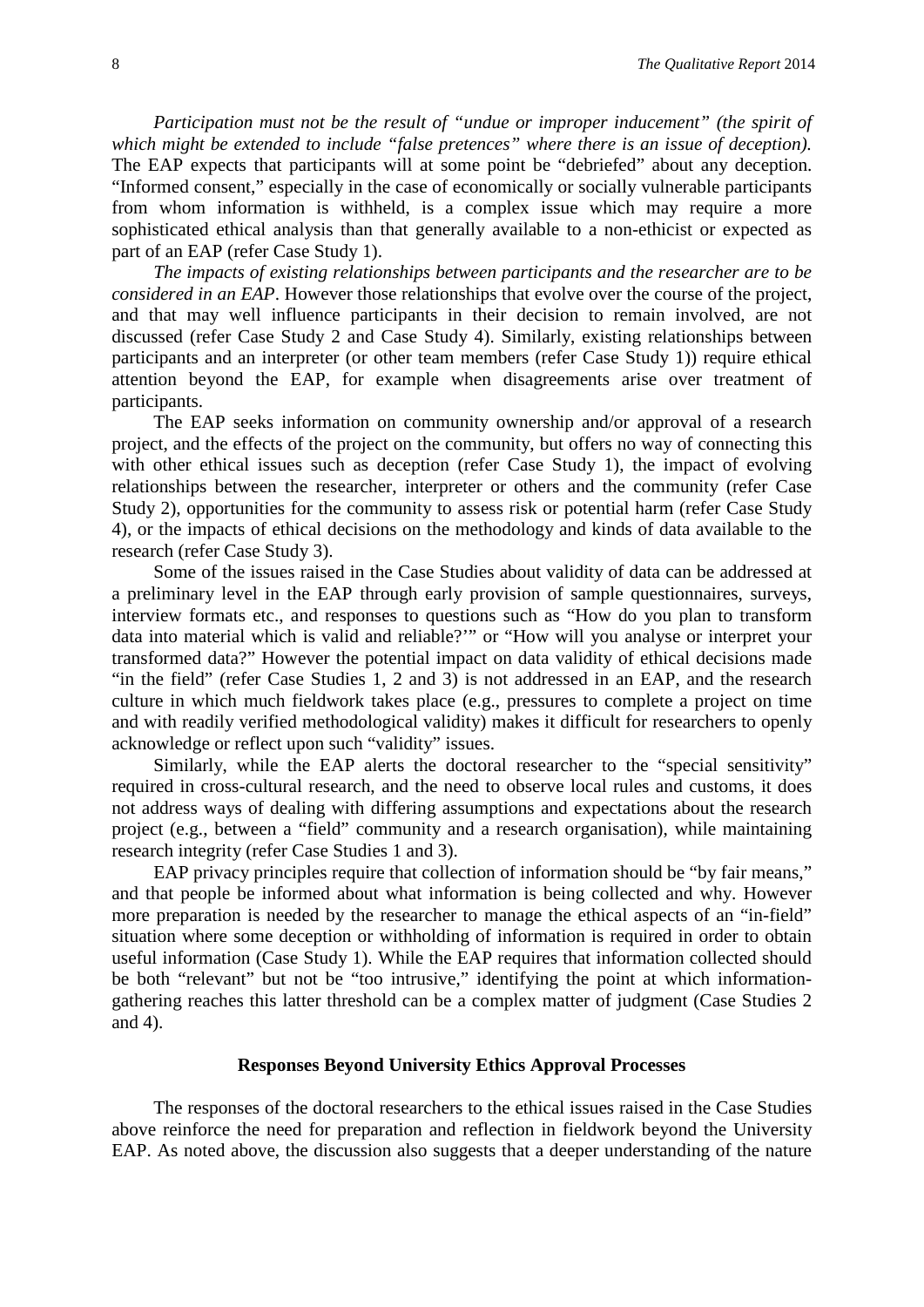of "fieldwork" and "data" may be required by the researcher as both the research plan and the data develop and change form throughout the research project.

It was important to all of us to accept that research methodology or direction may need to change in order to respond to ethical and other issues outside our early expectations or assumptions. Research in the field requires of the researcher constant ethical vigilance, and intellectual agility. For example, Scott et al. found "the use of surveys and formal, structured interviews which directly broached sensitive topics to be ineffective. Instead, we gradually devised other more culturally and politically appropriate strategies for gleaning useful information" [\(Scott, Miller, & Lloyd, 2006, p. 35\)](#page-13-10).

The post-fieldwork analysis and reflection, which occurred for most of us within a complex transdisciplinary ethical and theoretical framework, helped to make sense of data even where it had been obtained in unconventional or "messy" ways. Transdisciplinary research has been described as drawing not only on a range of disciplines but on multilayered analysis; this includes explicit positioning of the researcher, and ethical and critical reflection throughout the research process [\(Max-Neef, 2005;](#page-13-11) [Mitchell & Willetts, 2009;](#page-13-6) [Wickson, Carew, & Russell, 2006\)](#page-13-12). Research design becomes an iterative and evolving process incorporating these reflections throughout the project: "Transdisciplinarity is simultaneously an attitude and a form of action" [\(Thompson Klein, 2004\)](#page-13-13). In transdisciplinary research, material from oral sources can be seen more broadly as not merely "data" but an expression of a community's culture, desires and imagination [\(Passerini, 2003,](#page-13-14)  [pp. 53-54;](#page-13-14) [Portelli, 2003, p. 67\)](#page-13-0). Such sources "are credible but with a different credibility … [T]here are no 'false' oral sources" [\(Portelli, 2003, p. 67\)](#page-13-0). Different methodological approaches, and the exercise of special forms of care, are required in eliciting and analysing such 'data'.

Reflexivity was an important aspect of the authors' analysis and reflection, and of the methodological agility required in the field:

… reflexivity is self-critical sympathetic introspection and the self-conscious analytical scrutiny of the self as researcher. Indeed reflexivity is critical to the conduct of fieldwork; it induces self-discovery and can lead to insights and new hypotheses about the research questions… [\(England, 1994, p. 82\)](#page-13-15)

Till [\(2001, p. 46\)](#page-13-16) notes that our understanding of ourselves as researchers changes as we move between "home" and "the field," in unpredictable ways. The unease this produces may, however "also lead to new insights and more empathetic geographies and histories" (p. 46).

The ethical "grey areas" referred to in Case Study 1 above may be addressed, although never fully resolved, through rigorous reflection and discussion with peers, or may require input from others, for example supervisors or practitioners with greater experience in qualitative research and fieldwork. Very complex or risky ethical questions may require input from professional ethicists. "[F]ieldwork is…an exercise in communication, trust, and timing" [\(Hyndman, 2001, p. 265\)](#page-13-2), and hence often a precarious exercise requiring emotional intelligence.. The stresses induced by these processes may result in the researcher's need for professional psychological or ethics assistance.

Acknowledgement is also needed of the participant's agency in the interview, as noted in Case Study 4. Unlike participants undergoing a clinical research trial, over which they will have very little control, "in qualitative research, especially those using unstructured interactive interviews, participants retain considerable control over the process. To make the assumption that all interviews are potentially harmful takes away participant agency and control…" [\(Corbin & Morse, 2003, p. 337\)](#page-12-2). The dilemma confronting the researcher in Case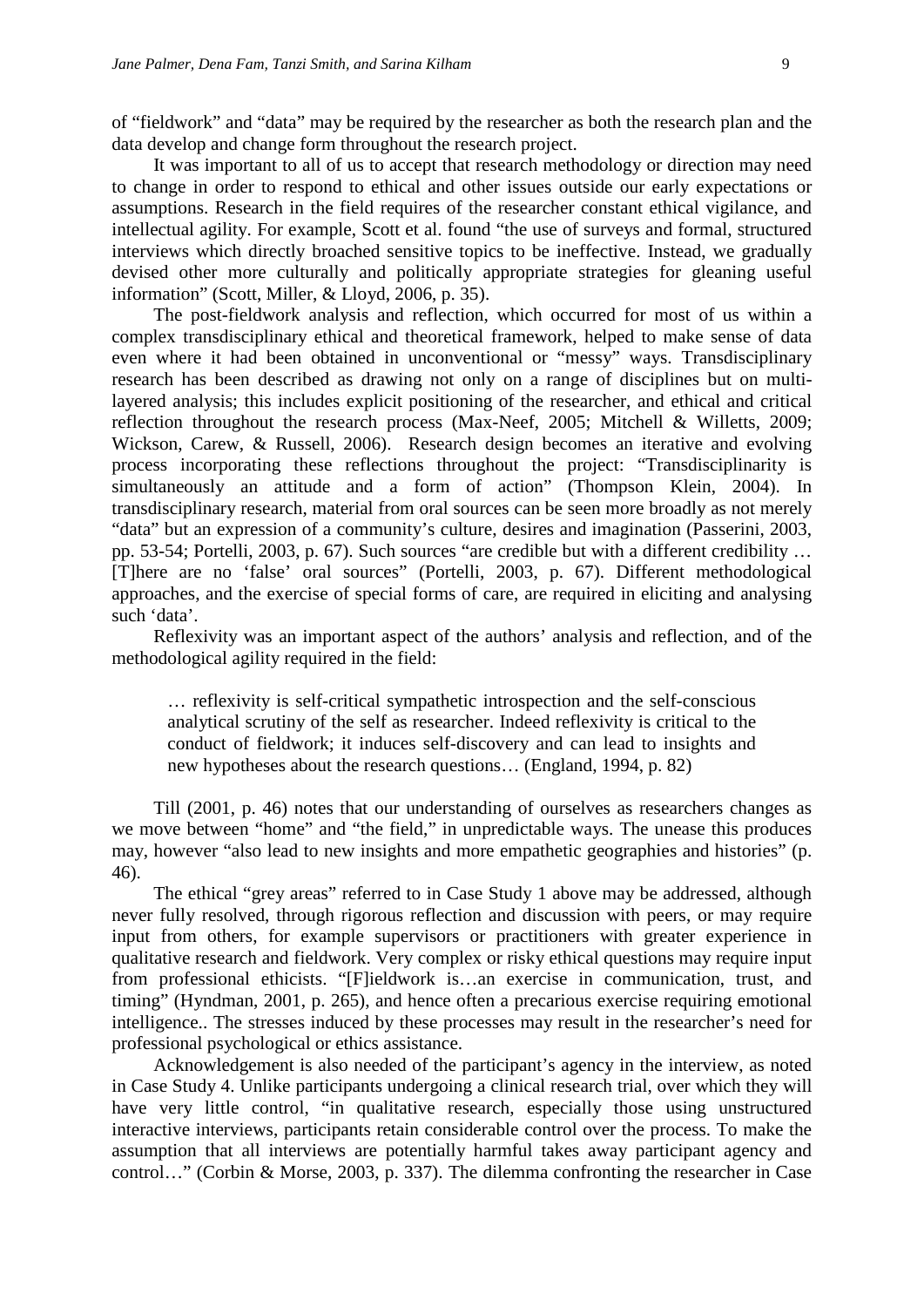Study 4 arose from just this agency on the part of participants in a context where harm also appeared to be present.

To enable ethical responses in the field, preparation is needed. This might include, before fieldwork, reflecting on expectations and assumptions, or learning more about the "other" culture (e.g., through a cross-cultural awareness program and discussions with others who have worked in the area). The kinds of commentary offered by Till [\(2001\)](#page-13-16), Hyndman [\(2001\)](#page-13-2), England [\(1994\)](#page-13-15) and many others might also act as a form of "bibliotherapy;" reading about both the difficulties and value of fieldwork may assist researchers in more clearly reviewing and anticipating their own emotional and ethical issues.

EAP guidance may be expanded by considering personal ethical principles, developing a code of conduct for interviewers, more explicitly identifying power imbalances and potential abuses of power, exploring the implications of deception (e.g., through discussions with an ethicist, supervisors, someone from the community where the fieldwork will be conducted, or others who have done fieldwork elsewhere). Researchers can develop processes for reflection in the field, such as making careful notes to be reviewed at the end of each day, along with reflections on participant responses, team members' concerns, disagreements, sources of the researcher's own discomfort. These reflections can then be incorporated into fieldwork notes for later analysis, and into modified methods for the next day, or the next stage of the project.

It would be useful, where possible, to develop in advance of fieldwork, some ideas about what might constitute information-gathering which is "too intrusive," how to finalise an interview that has moved beyond this threshold, and ways of briefing team members, interpreters etc. on these protocols. Sometimes, the need for this work will only become apparent in the field.

During fieldwork, the researcher can prepare for each interaction with a participant by reviewing guidelines and agreed strategies (including with any other team members), and reviewing each interview or set of interviews afterwards. The researcher also needs to monitor their own emotional reactions, anxieties or concerns and review their source, and make a judgement about whether, and when, to seek advice on the project, or seek psychological support. Regular scheduled discussions with a supervisor or "project monitor" can provide a valuable external perspective for making decisions about the need for further support.

Changing methodology or research design may be a way of addressing ethical questions or furthering important ethical objectives. The advantage of qualitative research involving interaction with participants is that it "can actually prevent researchers from engaging in the ethical self-delusion that can occur when researchers have little contact with participants. This is because researchers and participants actually co-construct ethical realities during the course of the interviews" [\(Corbin & Morse, 2003, p. 348\)](#page-12-2). Changing methodology midstream in a project requires a researcher who is both reflexive and capable of mobilizing those resources (in themselves, other members of the team, or from an external adviser) which are needed to undertake critical review and realistic modifications to the research design.

In the analysis phase of research, generally after returning from "the field," the researcher has the opportunity to reflect upon the issues such as "necessary deception," power imbalances, blurring of professional and personal boundaries, and the ways these were addressed through changes in research design, adapting methodologies, or simply accepting the decision of a participant to proceed despite discomfort. These are also "research findings" and optimise the value of "messy" qualitative data. Below we offer some suggestions for getting the most out of both the university EAP process and the research process itself.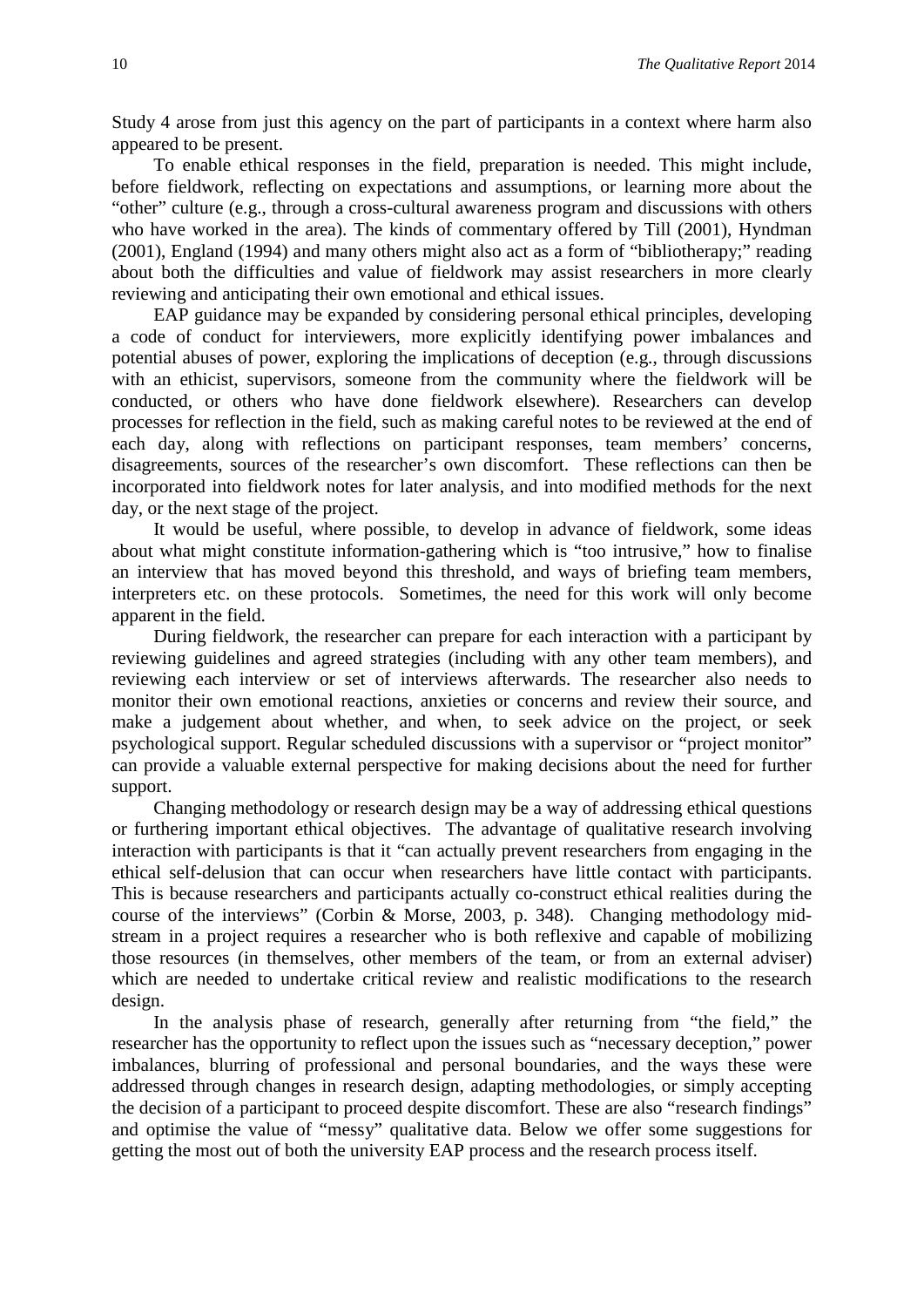Researchers about to undertake fieldwork may wish to consider keeping the following questions by their side before, during and after their fieldwork:

- 1. How can I get the most out of the process of applying for University Ethics approval? Can the Ethics application questions be interpreted in broader ways to help me be prepared for unexpected ethical dilemmas?
- 2. Can the dilemma and adaptive process I am going through become part of my research? What tools of analysis are required as a result?
- 3. If the ethical issues I need to deal with lead to changes in my methodology, what will the implications be for analysis and write up? Is there new literature I need to consider and measures I need to take to maintain or monitor the validity of my research?
- 4. What strategies do I have in place to deal with potential feelings of guilt, uncertainty, rejection etc. whilst doing my fieldwork? From whom can I seek support if I am confronted with this situation?

These four questions summarise some of the lessons we learned about maintaining the integrity of our research while responding ethically to unexpected events and conditions. We hope they may be useful for other researchers.

#### **Conclusion**

The stated priorities of university ethics procedures "can give the false impression that ethics is about 'what we do to others'" rather than the wider moral and social responsibilities of simply being a researcher" [\(Kellehear, 1993, cited in de Laine, 2000, p. 214\)](#page-12-0). Fieldwork appears as a series of resolvable problems when in fact this is not the reality. "Each step in fieldwork is affected by the development of interpersonal contingencies in the setting. Being in the subject's world means being surrounded by the real life contingencies, as an enduring problematic of fieldwork" [\(Gubrium & Holstein, 1997, pp. 68-69\)](#page-13-17). These contingencies have the potential to make the researcher vulnerable and cause personal stress, ethical uncertainty and intellectual confusion.

Ongoing reflection and responsiveness are needed throughout all stages of qualitative human research. The objectivity and "intellectual distance" which ethical guidelines aim to codify in advance (Hill, Glaser, [& Harden, 1995, p. 23\)](#page-13-18) are generally not realizable in the interactive and mutually constructed world of the field.

In the field, the researcher is likely to occupy the complex role of responsible research leader as well as co-participant and co-constructor of "data." We hope that, in the midst of ethical uncertainty and the anxiety that arises from caring about both participants and research outcomes, other researchers can be better prepared and resourced through thinking about some of the strategies proposed in this paper.

#### **References**

- <span id="page-12-1"></span>Amatucci, K. B. (2013). Here's data now, happening. *Cultural Studies<=>Critical Methodologies, 13,* 342-346. doi: 10.1177/1532708613487880
- <span id="page-12-2"></span>Corbin, J., & Morse, J. M. (2003). The unstructured interactive interview: Issues of reciprocity and risks when dealing with sensitive topics. *Qualitative Inquiry, 9*(3), 335-354.
- <span id="page-12-0"></span>de Laine, M. (2000). *Fieldwork, participation and practice: Ethics and dilemmas in qualitative research*. London, UK: Sage.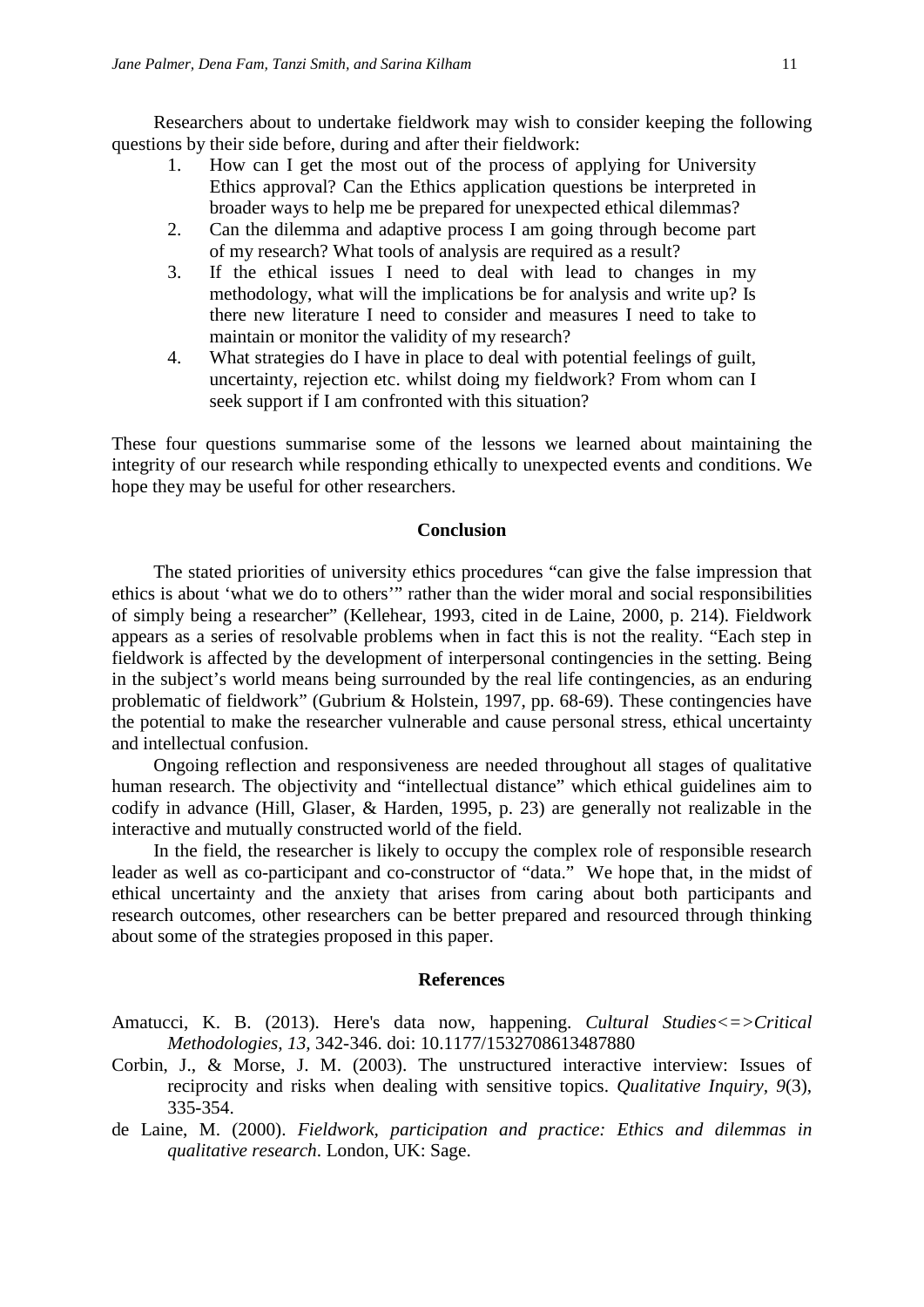- <span id="page-13-15"></span>England, K. V. L. (1994). Getting personal: Reflexivity, positionality, and feminist research. *Professional Geographer, 46*(1), 80-89.
- <span id="page-13-17"></span>Gubrium, J. F., & Holstein, J. A. (1997). *The new language of qualitative method*. New York: Oxford University Press.
- <span id="page-13-18"></span>Hill, M., Glaser, K., & Harden, J. (1995). A feminist model for ethical decision making. In E. J. Rave & C. C. Larsen (Eds.), *Ethical decision making in therapy: Feminist perspectives* (pp. 18-37). New York, NY: Guildford Press.
- <span id="page-13-9"></span>Holmes, R., & Jones, L. (2013). Flesh, wax, horse skin and hair: The many intensities of data. *Cultural Studies<=>Critical Methodologies*, *13*, 357-372. doi: 10.1177/1532708613487883
- <span id="page-13-2"></span>Hyndman, J. (2001). The field as here and now, not there and then. *Geographical Review, 91*(1-2), 262-272.
- <span id="page-13-4"></span>Institute for Sustainable Futures. (2013). Postgraduate program. Retrieved from <http://www.isf.uts.edu.au/postgrads/index.html>
- <span id="page-13-7"></span>Kvale, S. (2009). *Interviews: Learning the craft of qualtiative research interviewing*. Los Angeles, CA: Sage.
- <span id="page-13-11"></span>Max-Neef, M. (2005). Foundations of transdisciplinarity. *Ecological Economics, 53*, 5-16.
- <span id="page-13-6"></span>Mitchell, C. A. (Ed.). (2009). *Quality in inter- and trans-disciplinary postgraduate research and its supervision: Ideas for good practice. Prepared for ALTC fellowship: Zen and the art of transdisciplinary postgraduate studies.* Sydney: Institute for Sustainable Futures, University of Technology, Sydney.
- Mitchell, C., & Willetts, J. (2009). Quality criteria for inter- and trans-disciplinary doctoral research outcomes. *Australian Learning and Teaching Council: Report on ALTC Fellowship*.
- <span id="page-13-14"></span>Passerini, L. (2003). Work ideology and consensus under Italian fascism. In R. Perks & A. Thomson (Eds.), *The oral history reader* (pp. 53-62). London, UK: Routledge.
- <span id="page-13-0"></span>Portelli, A. (2003). What makes oral history different. In R. Perks & A. Thomson (Eds.), *The oral history reader* (pp. 63-74). London, UK: Routledge.
- <span id="page-13-10"></span>Scott, S., Miller, F., & Lloyd, K. (2006). Doing fieldwork in development geography: Research culture and research spaces in vietnam. *Geographical Research, 44*(1), 28- 40.
- <span id="page-13-3"></span>Spivak, G. C. (1988). Can the subaltern speak? In C. Nelson & L. Grossberg (Eds.), *Marxism and the interpretation of culture* (pp. 271-313). Urbana, IL: University of Illinois Press.
- <span id="page-13-13"></span>Thompson Klein, J. (2004). Prospects for transdisciplinarity. *Futures, 36*, 515-526.
- <span id="page-13-16"></span>Till, K. E. (2001). Returning home and to the field. *Geographical Review, 91*(1-2), 46-56.
- <span id="page-13-5"></span>UTS. (2013). UTS handbook 2013: Doctor of philosophy. Retrieved from [http://www.handbook.uts.edu.au/courses/c02037.html#F7](http://www.handbook.uts.edu.au/courses/c02037.html%23F7)
- <span id="page-13-1"></span>UTS Governance Support Unit. (2013). HREC policy for undergraduate and postgraduate students. Retrieved from<http://www.gsu.uts.edu.au/policies/hrecpolicy.html>
- <span id="page-13-8"></span>UTS Graduate School. (2007). Notes for Examiner of Theses. Retrieved from <http://www.gradschool.uts.edu.au/examiners/guidelines.html>
- <span id="page-13-12"></span>Wickson, F., Carew, A. L., & Russell, A. W. (2006). Transdisciplinary research: Characteristics, quandaries and quality. *Futures, 38*, 1046-1059.

#### **Author Note**

Jane Palmer completed her doctorate at the Institute for Sustainable Futures in 2011. Her thesis applied a transdisciplinary and ethnographic approach to argue for the special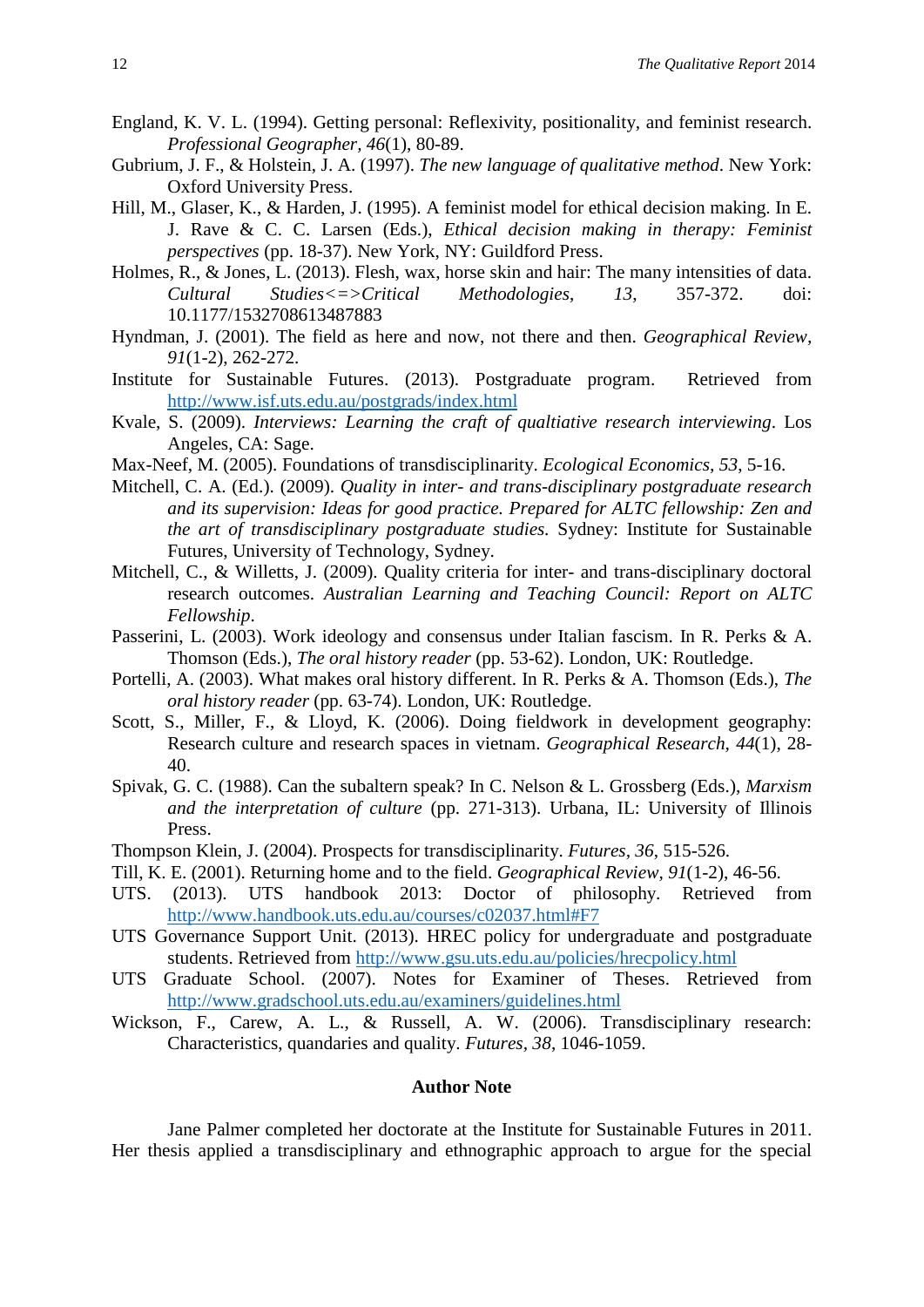value of life stories in understanding social-ecological systems. She lived in Banda Aceh, Indonesia for six months while she interviewed older people in the rural areas of Aceh Besar. Jane has honours degrees in philosophy and architecture. She recently completed a postdoctoral research fellowship at the Centre for Urban and Regional Studies, University of Newcastle, and is a Senior Research Consultant with the Institute for Sustainable Futures. Jane Palmer received funding for her fieldwork from the following: Aceh Research Training Institute Travel Grant, Australian Government Endeavour Fellowship, and Australian Postgraduate Research Award.

Dena Fam completed her doctorate in 2013 and is a senior research consultant at the Institute of Sustainable Futures. Dena's research focuses on potential pathways to sustainable sanitation futures taking into consideration the complex relationship between material infrastructures, resources, social actors and rules and regulations that determine their operation, with the view of understanding how these systems should be designed (in the broadest sense) to contribute to sustainability in wastewater management. Her PhD aimed to contribute to practice-based, industry relevant research to facilitate transitions toward more sustainable systems of sanitation. Dena also has Bachelor degrees in Industrial Design (Hons 1) with a certificate in ecological sanitation from UNESCO-IHE. Dena Fam received funding for her fieldwork from the following: Australian Postgraduate Research Award and Australian Federation of University Women.

Tanzi Smith completed her doctorate at the Institute for Sustainable Futures in 2011. Her research, connecting the social and the ecological, explored learning oriented, systemic practice in the field of environment and development. Tanzi's field work involved 9 months living in Hanoi, Vietnam. Tanzi's has a Bachelor of Environmental Engineering (Hons I) and a Bachelor of Science. She also holds a Graduate Diploma of Social Science (International Development) and a Permaculture Design Certificate. Tanzi was a 2010 Wentworth Scholar with the Wentworth Group of Concerned Scientists and is a 2012 Peter Cullen Trust Fellow. Tanzi now manages the Threatened Species Recovery Plan at Mary River Catchment Coordinating Committee in Queensland, is postdoctoral fellow at the University of the Sunshine Coast and a Senior Research Consultant at the Institute for Sustainable Futures. Tanzi Smith received funding for her fieldwork from the following: Sir Edward Weary Dunlop Fellowship, Volunteers for International Development from Australia (VIDA), and Australian Postgraduate Research Award.

Sarina Kilham is a PhD candidate at the Institute for Sustainable Futures. Her research is focused on social sustainability in biodiesel production, looking at the experiences of family farmers in Brazil and Timor-Leste. Sarina has a Bachelor of Arts in Social Science and in International Studies (Indonesian) and a Masters of Sustainable Agriculture. Sarina Kilham received funding for her fieldwork from the following: Australian Government Endeavour Fellowship, ETC Energy (The Netherlands), and Australian Postgraduate Research Award.

All correspondence for this manuscript can be made to Dena Fam at Institute for Sustainable Futures, University of Technology Sydney, PO Box 123, Broadway NSW 2007; Email: dena.fam@uts.edu.au.

Copyright 2014: Jane Palmer, Dena Fam, Tanzi Smith, Sarina Kilham, and Nova Southeastern University.